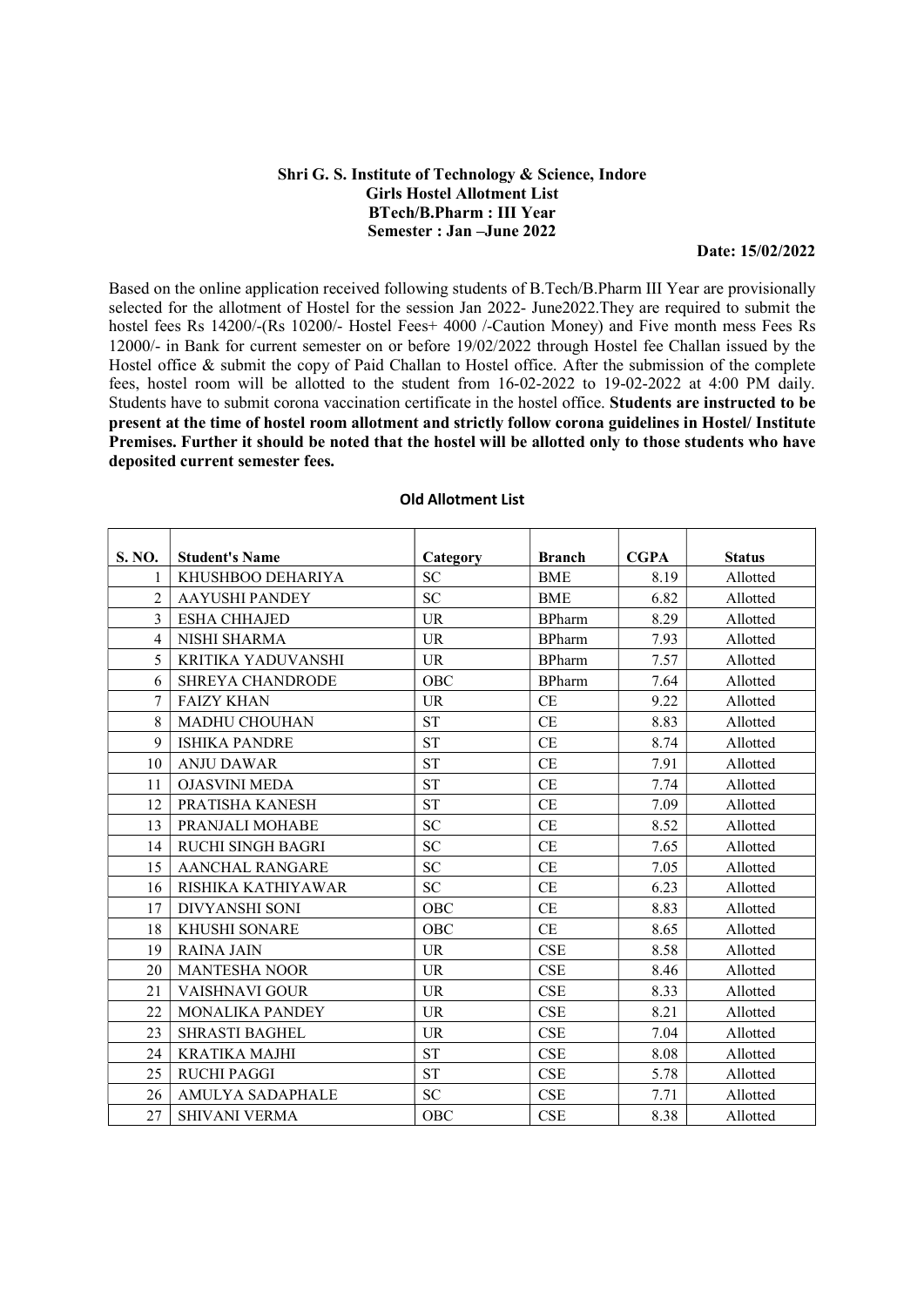| 28 | MEENAL CHOURASIYA      | OBC                               | <b>CSE</b> | 8.13 | Allotted |
|----|------------------------|-----------------------------------|------------|------|----------|
| 29 | <b>RANI KUMRAWAT</b>   | OBC                               | CSE        | 7.88 | Allotted |
| 30 | ANANYA TOMAR           | <b>UR</b>                         | E&TC       | 8.59 | Allotted |
| 31 | SHRADDHA BANSAL        | <b>UR</b>                         | E&TC       | 8.55 | Allotted |
| 32 | PRIYAL GUPTA           | <b>UR</b>                         | E&TC       | 8.45 | Allotted |
| 33 | AKANKSHA JHA           | <b>UR</b>                         | E&TC       | 8.14 | Allotted |
| 34 | KAUSHIKI CHOUHAN       | <b>ST</b>                         | E&TC       | 8.27 | Allotted |
| 35 | <b>SAMRIDHI KUREEL</b> | ${\rm SC}$                        | E&TC       | 8.27 | Allotted |
| 36 | ANUSHKA UMORYA         | ${\rm SC}$                        | E&TC       | 7.09 | Allotted |
| 37 | KANISHKA YADAV         | OBC                               | E&TC       | 8.14 | Allotted |
| 38 | ANSHUL CHAURASIYA      | OBC                               | E&TC       | 7.82 | Allotted |
| 39 | TINKLE RAJAWAT         | <b>UR</b>                         | $\rm EE$   | 8.9  | Allotted |
| 40 | NAMANDEEP KAUR         | <b>UR</b>                         | EE         | 8.85 | Allotted |
| 41 | <b>ISHA DAS</b>        | <b>UR</b>                         | $\rm EE$   | 8.8  | Allotted |
| 42 | <b>STUTI KHARE</b>     | <b>UR</b>                         | EE         | 8.8  | Allotted |
| 43 | <b>GARIMA SINGH</b>    | <b>UR</b>                         | $\rm EE$   | 8.65 | Allotted |
| 44 | PRIYA SINGH            | <b>UR</b>                         | $\rm EE$   | 8    | Allotted |
| 45 | <b>STUTI SINGH</b>     | <b>UR</b>                         | EE         | 7.55 | Allotted |
| 46 | SANDALI NEWARE         | ${\cal S}{\cal T}$                | EE         | 7.95 | Allotted |
| 47 | <b>RIYA AHIRWAR</b>    | <b>SC</b>                         | $\rm EE$   | 6.93 | Allotted |
| 48 | PRIYANSHU SINGH        | OBC                               | $\rm EE$   | 8.57 | Allotted |
| 49 | <b>DISHA SONDHIYA</b>  | OBC                               | EE         | 8.55 | Allotted |
| 50 | <b>RITIKA SAHU</b>     | OBC                               | $\rm EE$   | 8.4  | Allotted |
| 51 | <b>SUHANI SINGH</b>    | <b>UR</b>                         | EIE        | 9    | Allotted |
| 52 | AISHWARYA GUPTA        | <b>UR</b>                         | EIE        | 8.8  | Allotted |
| 53 | SAUMYA MISHRA          | <b>UR</b>                         | EIE        | 8.75 | Allotted |
| 54 | YAMINEE BARDE          | $\operatorname{ST}$               | EIE        | 8.45 | Allotted |
| 55 | SHIVANI MUKATI         | OBC                               | EIE        | 8.05 | Allotted |
| 56 | <b>AASHI GUPTA</b>     | <b>UR</b>                         | <b>IPE</b> | 7.84 | Allotted |
| 57 | RAVINA KATARA          | $\operatorname{ST}$               | <b>IPE</b> | 7.12 | Allotted |
| 58 | <b>MANSIKA PATIL</b>   | OBC                               | <b>IPE</b> | 8.13 | Allotted |
| 59 | <b>MAHAK GUPTA</b>     | <b>UR</b>                         | IT         | 8.91 | Allotted |
| 60 | NIHARIKA PACHORI       | UR                                | IT         | 8.82 | Allotted |
| 61 | <b>NAAZ FATIMA</b>     | $\ensuremath{\mathsf{UR}}\xspace$ | ${\rm IT}$ | 8.73 | Allotted |
| 62 | <b>ANJALI JAIN</b>     | <b>UR</b>                         | IT         | 8.68 | Allotted |
| 63 | ANSHITA GOYAL          | <b>UR</b>                         | IT         | 8.21 | Allotted |
| 64 | PRIYANSHI PATEL        | <b>UR</b>                         | IT         | 8.2  | Allotted |
| 65 | JYOTISHWARI PATTA      | <b>ST</b>                         | IT         | 8.55 | Allotted |
| 66 | <b>RINKAL</b>          | <b>ST</b>                         | IT         | 8.5  | Allotted |
| 67 | <b>BHAVNA UIKEY</b>    | ${\cal S}{\cal T}$                | IT         | 8.18 | Allotted |
| 68 | VRASHALI NAITAM        | <b>ST</b>                         | IT         | 7.95 | Allotted |
| 69 | <b>ANCHAL MUJALDE</b>  | <b>ST</b>                         | IT         | 7.56 | Allotted |
| 70 | DEEPALI PIPLE          | ${\rm SC}$                        | IT         | 8.55 | Allotted |
| 71 | SHREYASRI SONKAR       | SC                                | IT         | 8.45 | Allotted |
|    |                        | Physically                        |            |      |          |
| 72 | SONALI JHARKHARIYA     | Handicap                          | IT         | 8.41 | Allotted |
| 73 | <b>SAKSHI SUWTA</b>    | OBC                               | IT         | 9.09 | Allotted |